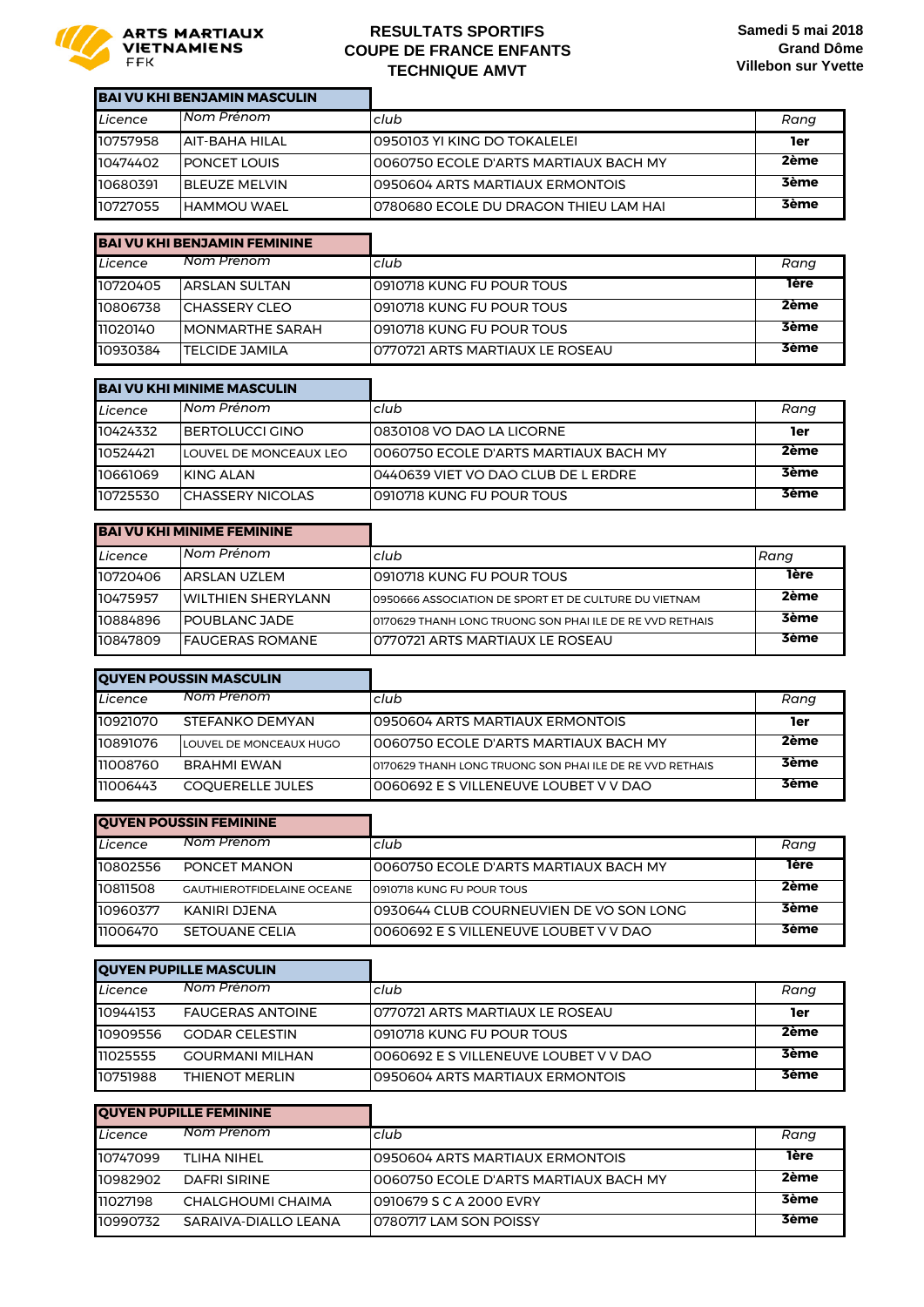

## **RESULTATS SPORTIFS COUPE DE FRANCE ENFANTS TECHNIQUE AMVT**

i.

| <b>QUYEN BENJAMIN MASCULIN</b> |                |                                                            |             |
|--------------------------------|----------------|------------------------------------------------------------|-------------|
| Licence                        | Nom Prénom     | club                                                       | Rang        |
| 10727055                       | HAMMOU WAFI    | 10780680 ECOLE DU DRAGON THIEU LAM HAI                     | 1er         |
| 10757958                       | AIT-BAHA HILAL | l0950103 YI KING DO TOKALELEI                              | 2ème        |
| 10884894                       | NOGUES LOIC    | I0170629 THANH LONG TRUONG SON PHAI ILE DE RE VVD RETHAIS. | <b>3ème</b> |
| 10569275                       | PINHEIRO TONYO | LO950679 YLKING DO JOUY LE MOUTIER                         | <b>3ème</b> |

| <b>OUYEN BENJAMIN FEMININE</b> |                   |                                       |             |
|--------------------------------|-------------------|---------------------------------------|-------------|
| Licence                        | Nom Prénom        | club                                  | Rang        |
| 10806738                       | CHASSERY CLEO     | 10910718 KUNG FU POUR TOUS            | <b>Tère</b> |
| 10522725                       | <b>MAURY LOLA</b> | 10950636 UNION DE VIET VO DAO DE MERY | 2ème        |
| 10720405                       | ARSI AN SUI TAN   | 10910718 KUNG FU POUR TOUS            | <b>3ème</b> |
| 10735287                       | NGOUFI DORANNE    | 10910718 KUNG FU POUR TOUS            | <b>3ème</b> |

| <b>QUYEN MINIME MASCULIN</b> |                        |                                        |             |
|------------------------------|------------------------|----------------------------------------|-------------|
| Licence                      | Nom Prénom             | club                                   | Rang        |
| 10524421                     | LOUVEL DE MONCEAUX LEO | 10060750 ECOLE D'ARTS MARTIAUX BACH MY | 1er         |
| 10424332                     | BERTOI UCCI GINO       | 10830108 VO DAO LA LICORNE             | 2ème        |
| 10858096                     | ROUX OUENTIN           | l0490633 PHUNG HO VO DAO               | <b>3ème</b> |
| 10640674                     | LEFOUL LUCAS           | 10530607 ASS NGHIA LONG ARTS MARTIAUX  | <b>3ème</b> |

| <b>QUYEN MINIME FEMININE</b> |                           |                                                       |             |
|------------------------------|---------------------------|-------------------------------------------------------|-------------|
| Licence                      | Nom Prénom                | club                                                  | Rang        |
| 10491442                     | <b>PONS LOANE</b>         | 10950604 ARTS MARTIAUX ERMONTOIS                      | <b>Tère</b> |
| 10475957                     | <b>WILTHIEN SHERYLANN</b> | 0950666 ASSOCIATION DE SPORT ET DE CULTURE DU VIETNAM | 2ème        |
| 10522726                     | <b>MAURY SARAH</b>        | 0950636 UNION DE VIET VO DAO DE MERY                  | <b>3ème</b> |
| 10522736                     | <b>LARGFTFAU FMMA</b>     | 10950636 UNION DE VIFT VO DAO DE MERY                 | 3ème        |

|          | <b>SONG LUYEN POUSSIN/PUPILLE</b> |                                         |             |
|----------|-----------------------------------|-----------------------------------------|-------------|
| Licence  | Nom Prénom                        | EOUIPE club                             | Rang        |
| 11039166 | <b>HUET AERON</b>                 | 0930644 CLUB COURNEUVIEN DE VO SON LONG | <b>lère</b> |
| 10983339 | <b>BEN HARZALLAH MYRIAM</b>       |                                         |             |
| 10824450 | <b>SALMON MELVIN</b>              | 0530607 ASS NGHIA LONG ARTS MARTIAUX    | 2ème        |
|          |                                   |                                         |             |
| 10995460 | <b>GIRAULT ANTOINE</b>            |                                         |             |
| 11072461 | LE BELLER ALINA                   | 0530618 NGHIA LONG VIET VO DAO BACH HO  | <b>3ème</b> |

|          | <b>SONG LUYEN BENJAMIN/MINIME</b> |                                       |             |
|----------|-----------------------------------|---------------------------------------|-------------|
| Licence  | Nom Prénom                        | EOUIPE club                           | Rang        |
| 10934911 | <b>LASSELIN TOMMY</b>             | 0060750 ECOLE D'ARTS MARTIAUX BACH MY | <b>1ère</b> |
| 10524421 | LOUVEL DE MONCEAUX LEO            |                                       |             |
| 10424332 | <b>BERTOLUCCI GINO</b>            | 0830108 VO DAO LA LICORNE             | 2ème        |
| 10341014 | <b>PEIRANO LISA</b>               |                                       |             |
| 10537565 | <b>DAUPHIN EMMA</b>               | 0530607 ASS NGHIA LONG ARTS MARTIAUX  | <b>3ème</b> |
| 10640674 | LEFOUL LUCAS                      |                                       |             |
| 10727055 | IHAMMOU WAEL                      | 0780680 ECOLE DU DRAGON THIEU LAM HAI | <b>3ème</b> |
| 10857045 | <b>CAILLEAUD TONY</b>             |                                       |             |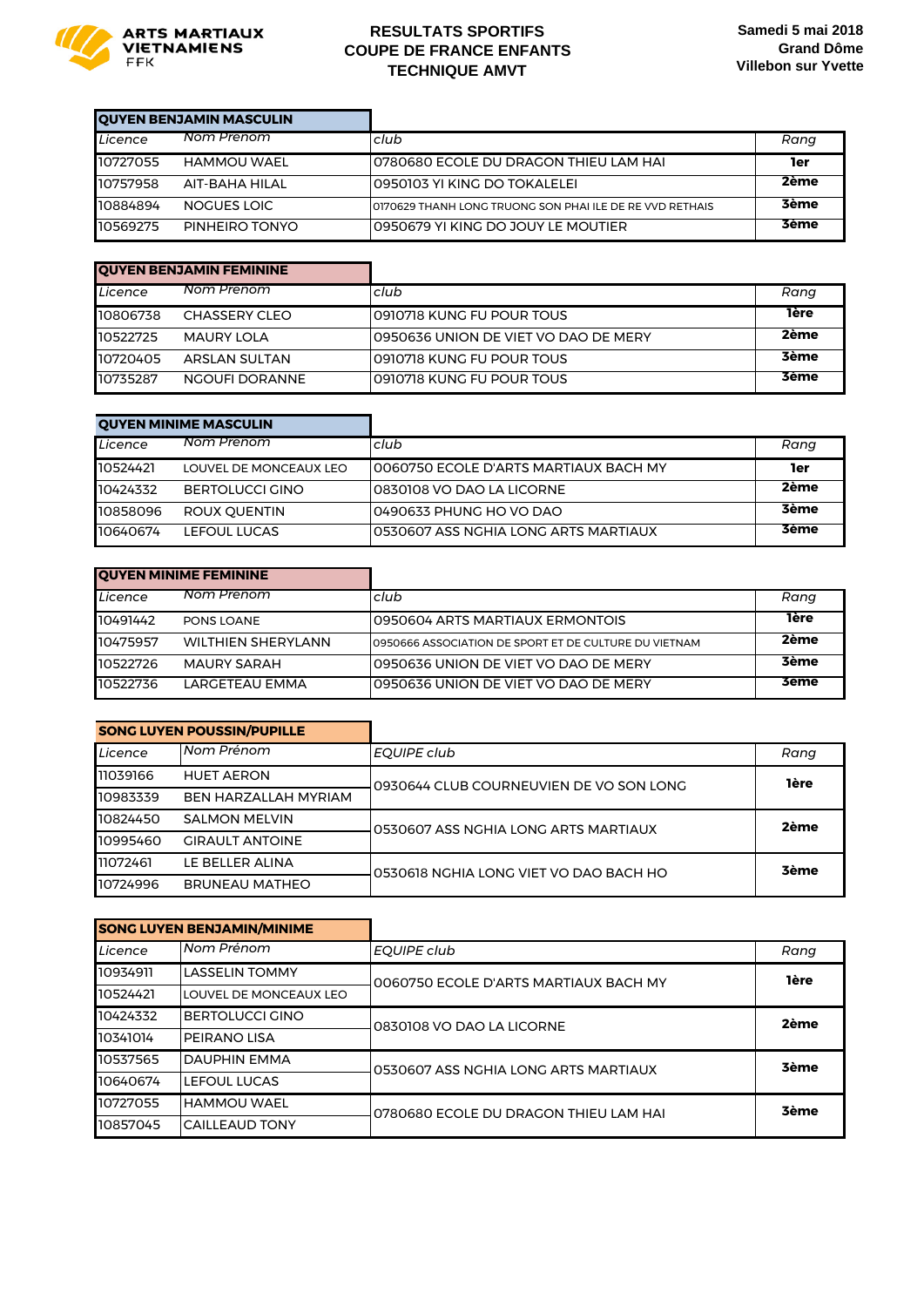

#### **RESULTATS SPORTIFS COUPE DE FRANCE ENFANTS TECHNIQUE AMVT**

|          | DONG DIEN QUYEN POUSSIN/PUPILLE |                                        |             |
|----------|---------------------------------|----------------------------------------|-------------|
| Licence  | Nom Prénom                      | EOUIPE club                            | Rang        |
| 10751988 | <b>THIENOT MERLIN</b>           |                                        |             |
| 10747099 | <b>TLIHA NIHEL</b>              | 0950604 ARTS MARTIAUX ERMONTOIS        | <b>1ère</b> |
| 10747100 | ITLIHA ADAM                     |                                        |             |
| 11072461 | LE BELLER ALINA                 |                                        |             |
| 10724996 | <b>IBRUNEAU MATHEO</b>          | 0530618 NGHIA LONG VIET VO DAO BACH HO | 2ème        |
| 10822350 | HAY GABRIEL                     |                                        |             |

|          | DONG DIEN QUYEN BENJAMIN/MINIME |                                                          |             |
|----------|---------------------------------|----------------------------------------------------------|-------------|
| Licence  | Nom Prénom                      | EQUIPE club                                              | Rang        |
| 10884894 | <b>NOGUES LOIC</b>              |                                                          |             |
| 10791836 | <b>BRAHMI ALAN</b>              | 0170629 THANH LONG TRUONG SON PHAI ILE DE RE VVD RETHAIS | <b>1ère</b> |
| 10791830 | <b>PENAUD DJALIL</b>            |                                                          |             |
| 10751988 | <b>THIENOT MERLIN</b>           |                                                          |             |
| 10747099 | <b>TLIHA NIHEL</b>              | 0950604 ARTS MARTIAUX ERMONTOIS                          | 2ème        |
| 10747100 | TLIHA ADAM                      |                                                          |             |
| 10934911 | <b>LASSELIN TOMMY</b>           |                                                          |             |
| 10524421 | LOUVEL DE MONCEAUX LEO          | 0060750 ECOLE D'ARTS MARTIAUX BACH MY                    | <b>3ème</b> |
| 10474402 | <b>PONCET LOUIS</b>             |                                                          |             |
| 10522725 | <b>MAURY LOLA</b>               |                                                          |             |
| 10522726 | <b>MAURY SARAH</b>              | 0950636 UNION DE VIET VO DAO DE MERY                     | <b>3ème</b> |
| 10522736 | LARGETEAU EMMA                  |                                                          |             |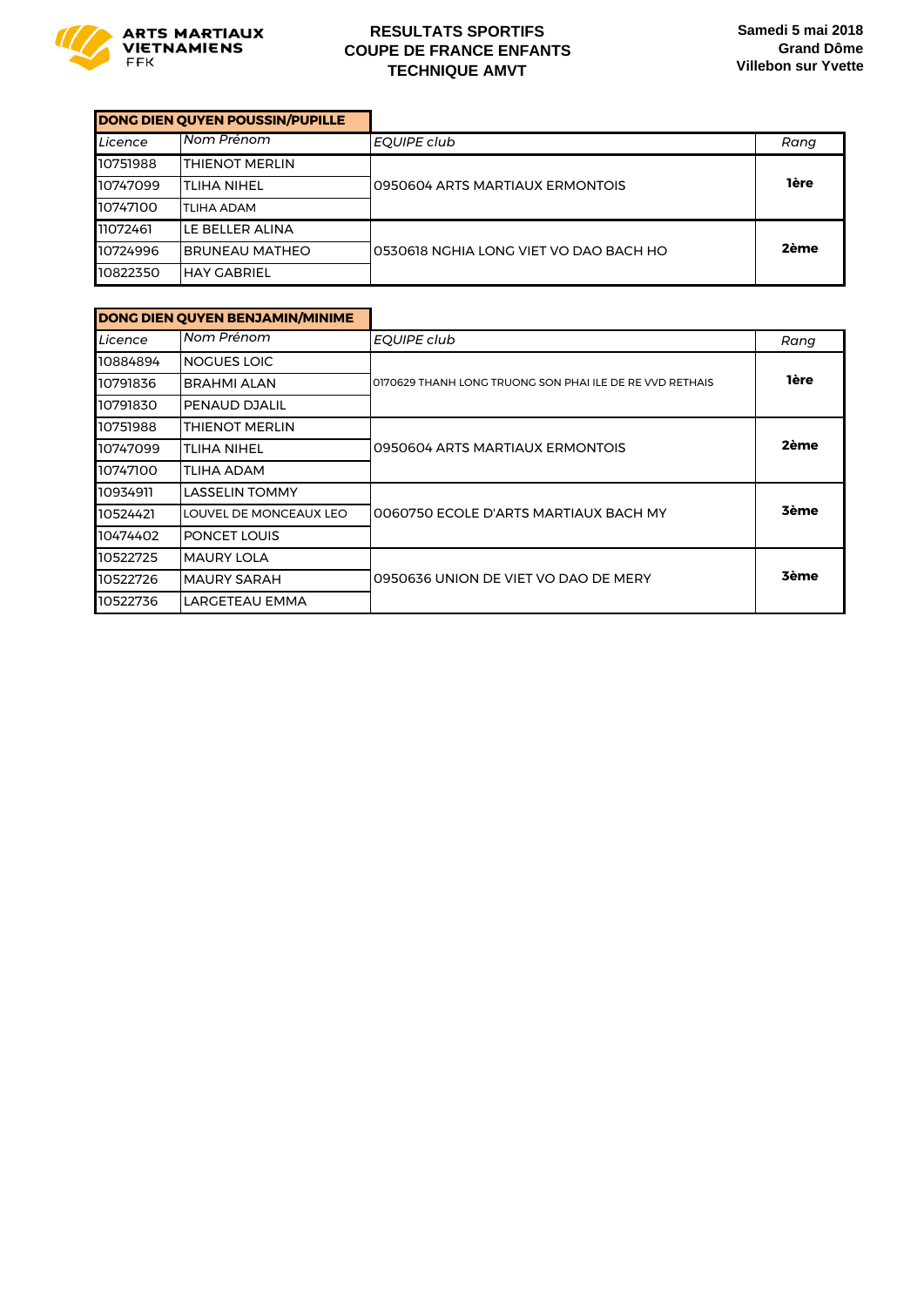

|          | DAU POUSSIN MASCULIN -25 kg |                                             |             |
|----------|-----------------------------|---------------------------------------------|-------------|
| Licence  | Nom Prénom                  | club                                        | Rang        |
| 11070771 | <b>DEBAISIEUX VICTOR</b>    | 0620673 KEMPOSHINKAI KARATE BULLY LES MINES | 1er         |
| 10960375 | <b>MODESTINE NOAH</b>       | 0930644 CLUB COURNEUVIEN DE VO SON LONG     | 2ème        |
| 10891076 | LOUVEL DE MONCEAUX HUGO     | 0060750 ECOLE D'ARTS MARTIAUX BACH MY       | <b>3ème</b> |
| 11007120 | <b>VINCENT RUBEN</b>        | 0780717 LAM SON POISSY                      | <b>3ème</b> |

|          | DAU POUSSIN MASCULIN -30 kg |                                             |             |
|----------|-----------------------------|---------------------------------------------|-------------|
| Licence  | Nom Prénom                  | club                                        | Rang        |
| 11007120 | <b>FAUVERGUE TIMEO</b>      | 0620673 KEMPOSHINKAI KARATE BULLY LES MINES | 1er         |
| 11039166 | <b>HUET AERON</b>           | 0930644 CLUB COURNEUVIEN DE VO SON LONG     | 2ème        |
| 10817981 | KOUNI OWAYS                 | 0950604 ARTS MARTIAUX ERMONTOIS             | <b>3ème</b> |

| DAU POUSSIN FEMININE -25 kg |              |                                         |             |
|-----------------------------|--------------|-----------------------------------------|-------------|
| Licence                     | Nom Prénom   | club                                    | Rang        |
| 10802556                    | PONCET MANON | 0060750 ECOLE D'ARTS MARTIAUX BACH MY   | <b>1ère</b> |
| 10960377                    | KANIRI DJENA | 0930644 CLUB COURNEUVIEN DE VO SON LONG | 2ème        |
| 11006455                    | DEVAYE AMY   | 0060692 E S VILLENEUVE LOUBET V V DAO   | <b>3ème</b> |

|          | DAU POUSSIN FEMININE -35 kg |                                                         |             |
|----------|-----------------------------|---------------------------------------------------------|-------------|
| Licence  | Nom Prénom                  | club                                                    | Rang        |
| 10813544 | DERRICHE SARAH              | 0620673 KEMPOSHINKAI KARATE BULLY LES MINES             | <b>lère</b> |
| 11006470 | <b>SETOUANE CELIA</b>       | 0060692 E S VILLENEUVE LOUBET V V DAO                   | 2ème        |
| 11066509 | PENAUD COLLINE              | 0170629 THANH LONG TRUONG SON PHALILE DE RE VVD RETHAIS | <b>3ème</b> |

| DAU PUPILLE MASCULIN -25 kg |                      |                                             |             |
|-----------------------------|----------------------|---------------------------------------------|-------------|
| Licence                     | Nom Prénom           | club                                        | Rang        |
| 10734372                    | DOAN VAN PHE MATHYS  | 0950084 VIET VO DAO CERGY                   | 1er         |
| 10813550                    | <b>DESSAUX DYLAN</b> | 0620673 KEMPOSHINKAI KARATE BULLY LES MINES | 2ème        |
| 10822350                    | <b>HAY GABRIFI</b>   | 0530618 NGHIA LONG VIET VO DAO BACH HO      | <b>3ème</b> |

| DAU PUPILLE MASCULIN -30 kg |                            |                                             |             |
|-----------------------------|----------------------------|---------------------------------------------|-------------|
| Licence                     | Nom Prénom                 | club                                        | Rang        |
| 10747100                    | TLIHA ADAM                 | 0950604 ARTS MARTIAUX ERMONTOIS             | 1er         |
| 10751988                    | <b>THIENOT MERLIN</b>      | 0950604 ARTS MARTIAUX ERMONTOIS             | 2ème        |
| 10762642                    | <b>FOSSIEZ WILLIAM-AXL</b> | 0620673 KEMPOSHINKAI KARATE BULLY LES MINES | <b>3ème</b> |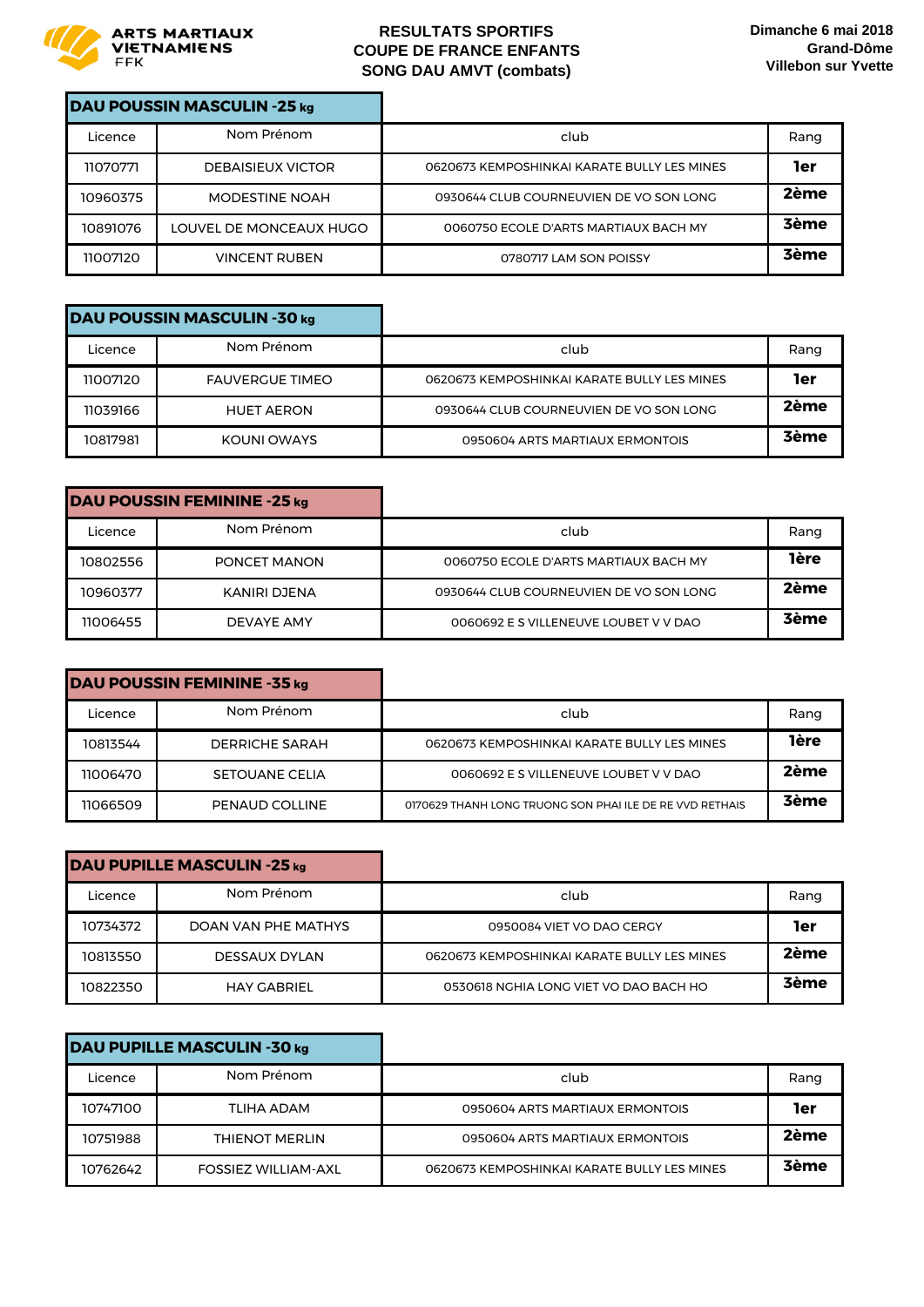

| DAU PUPILLE MASCULIN -35 kg |                        |                                             |             |
|-----------------------------|------------------------|---------------------------------------------|-------------|
| Licence                     | Nom Prénom             | club                                        | Rang        |
| 10895025                    | <b>DERMOUM NOHAME</b>  | 0920604 ASSOC VO CO TRUYEN SURESNES         | 1er         |
| 10632467                    | <b>CAL AARON</b>       | 0620673 KEMPOSHINKAI KARATE BULLY LES MINES | 2ème        |
| 11025555                    | <b>GOURMANI MILHAN</b> | 0060692 E S VILLENEUVE LOUBET V V DAO       | <b>3ème</b> |

|          | DAU PUPILLE MASCULIN -40 kg |                                             |             |
|----------|-----------------------------|---------------------------------------------|-------------|
| Licence  | Nom Prénom                  | club                                        | Rang        |
| 10658747 | KOUCH HOYAM                 | 0620673 KEMPOSHINKAI KARATE BULLY LES MINES | 1er         |
| 10983340 | SEDRAIA RAYANE              | 0930644 CLUB COURNEUVIEN DE VO SON LONG     | 2ème        |
| 11039171 | <b>BEN HARZALLAH MARWAN</b> | 0930644 CLUB COURNEUVIEN DE VO SON LONG     | <b>3ème</b> |

| DAU PUPILLE MASCULIN -50 kg |                        |                                                   |             |
|-----------------------------|------------------------|---------------------------------------------------|-------------|
| Licence                     | Nom Prénom             | club                                              | Rang        |
| 10835363                    | NZENO ARTHUR           | 0910679 S C A 2000 EVRY                           | 1er         |
| 10678346                    | <b>DELPORTE ERWOAN</b> | 0590761 ECOLE TRUONG BACH LONG DE BEAUCAMPS LIGNY | 2ème        |
| 10927419                    | <b>BELHADJ MOHAMED</b> | 0910679 S C A 2000 EVRY                           | <b>3ème</b> |

| club                                        | Rang        |
|---------------------------------------------|-------------|
| 0950604 ARTS MARTIAUX ERMONTOIS             | <b>lère</b> |
| 0950103 YI KING DO TOKALELEI                | 2ème        |
| 0620673 KEMPOSHINKAI KARATE BULLY LES MINES | <b>3ème</b> |

| DAU PUPILLE FEMININE -35 kg |                      |                                       |             |
|-----------------------------|----------------------|---------------------------------------|-------------|
| Licence                     | Nom Prénom           | club                                  | Rang        |
| 10990732                    | SARAIVA-DIALLO LEANA | 0780717 LAM SON POISSY                | <b>1ère</b> |
| 10982902                    | DAFRI SIRINE         | 0060750 ECOLE D'ARTS MARTIAUX BACH MY | 2ème        |
| 10898397                    | BENZAID KHADIDJA     | 0930696 CMA OWAN KI DO                | <b>3ème</b> |

|          | DAU PUPILLE FEMININE -40 kg |                                             |             |
|----------|-----------------------------|---------------------------------------------|-------------|
| Licence  | Nom Prénom                  | club                                        | Rang        |
| 10890098 | DERRICHE CLEA               | 0620673 KEMPOSHINKAI KARATE BULLY LES MINES | <b>lère</b> |
| 11027198 | CHALGHOUMI CHAIMA           | 0910679 S C A 2000 EVRY                     | 2ème        |
| 10919512 | EL MEJAI TASNIN             | 0930696 CMA QWAN KI DO                      | <b>3ème</b> |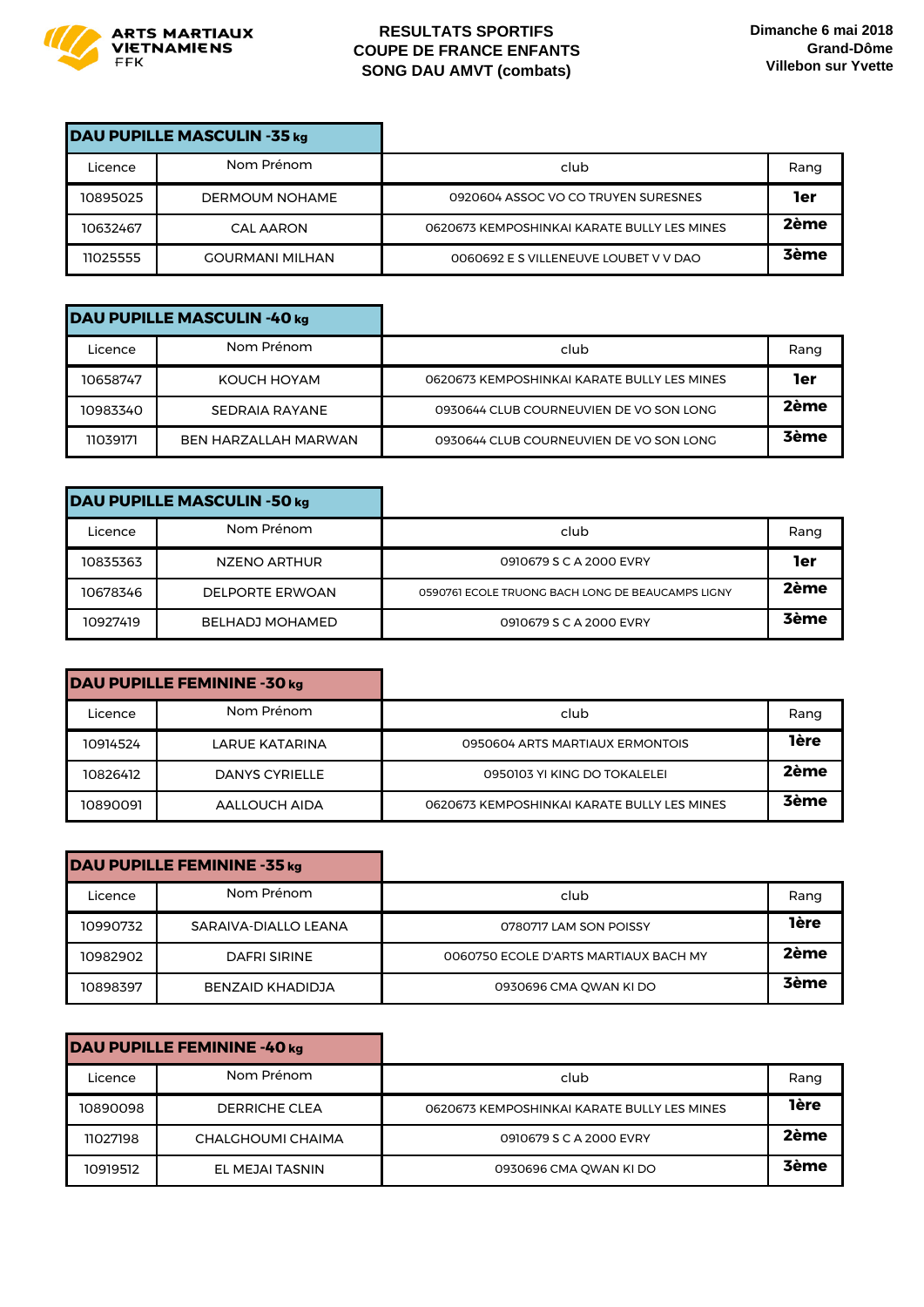

| DAU BENJAMIN MASCULIN -35 kg |                       |                                       |             |
|------------------------------|-----------------------|---------------------------------------|-------------|
| Licence                      | Nom Prénom            | club                                  | Rang        |
| 10757958                     | AIT-BAHA HILAL        | 0950103 YI KING DO TOKALELEI          | 1er         |
| 10680391                     | <b>BLEUZE MELVIN</b>  | 0950604 ARTS MARTIAUX ERMONTOIS       | 2ème        |
| 10934911                     | <b>LASSELIN TOMMY</b> | 0060750 ECOLE D'ARTS MARTIAUX BACH MY | <b>3ème</b> |

| DAU BENJAMIN MASCULIN -45 kg |                        |                                             |             |
|------------------------------|------------------------|---------------------------------------------|-------------|
| Licence                      | Nom Prénom             | club                                        | Rang        |
| 10373975                     | CAL CALVIN             | 0620673 KEMPOSHINKAI KARATE BULLY LES MINES | 1er         |
| 10933967                     | <b>VINCENT ETHAN</b>   | 0780717 LAM SON POISSY                      | 2ème        |
| 10909345                     | <b>VERNIER MATHIAS</b> | 0950084 VIET VO DAO CERGY                   | <b>3ème</b> |
| 10789377                     | <b>BELHADJ MOSTAFA</b> | 0910679 S C A 2000 EVRY                     | <b>3ème</b> |

|          | DAU BENJAMIN MASCULIN -50 kg |                                                          |             |
|----------|------------------------------|----------------------------------------------------------|-------------|
| Licence  | Nom Prénom                   | club                                                     | Rang        |
| 10603904 | <b>CALAMUSO BAPTISTE</b>     | 0060750 ECOLE D'ARTS MARTIAUX BACH MY                    | 1er         |
| 10791830 | PENAUD DJALIL                | 0170629 THANH LONG TRUONG SON PHAI ILE DE RE VVD RETHAIS | 2ème        |
| 10727055 | <b>HAMMOU WAEL</b>           | 0780680 ECOLE DU DRAGON THIEU LAM HAI                    | <b>3ème</b> |

|          | DAU BENJAMIN MASCULIN -55 kg |                                 |      |
|----------|------------------------------|---------------------------------|------|
| Licence  | Nom Prénom                   | club                            | Rang |
| 10747053 | <b>TLIHA ANIS</b>            | 0950604 ARTS MARTIAUX ERMONTOIS | 1er  |
| 10729503 | <b>ZAMBITO NATHAN</b>        | 0570622 ATKF TALANGE            | 2ème |
| 10814156 | YEPIE MARVIN                 | 0770721 ARTS MARTIAUX LE ROSEAU | 3ème |

|          | DAU BENJAMIN FEMININE -30 kg |                                                       |             |
|----------|------------------------------|-------------------------------------------------------|-------------|
| Licence  | Nom Prénom                   | club                                                  | Rang        |
| 10761237 | <b>PIERS MAELYSS</b>         | 0590697 V V DAO TRUONG BACH LONG TEMPLEUVE            | <b>lère</b> |
| 10782024 | AZIB GRIES OCEANE            | 0950666 ASSOCIATION DE SPORT ET DE CULTURE DU VIETNAM | 2ème        |
| 10817696 | <b>BRITES MAELYS</b>         | 0950604 ARTS MARTIAUX ERMONTOIS                       | <b>3ème</b> |
| 10921075 | <b>TRICON EMILIE</b>         | 0950604 ARTS MARTIAUX ERMONTOIS                       | <b>3ème</b> |

| DAU BENJAMIN FEMININE -35 kg |                  |                                        |             |
|------------------------------|------------------|----------------------------------------|-------------|
| Licence                      | Nom Prénom       | club                                   | Rang        |
| 10909329                     | PARDO AWA        | 0950084 VIET VO DAO CERGY              | <b>1ère</b> |
| 11072459                     | LE BELLER MELISE | 0530618 NGHIA LONG VIET VO DAO BACH HO | 2ème        |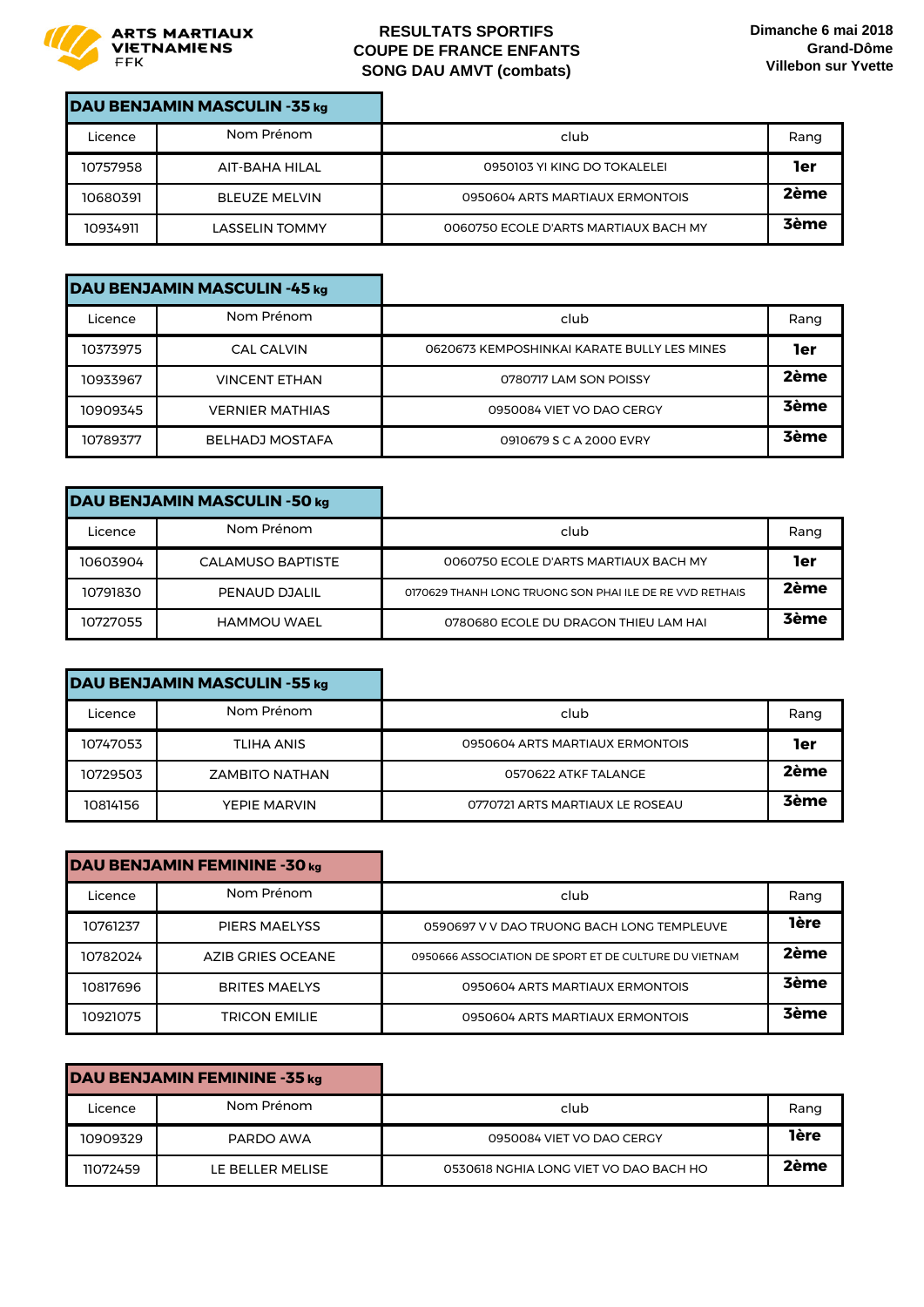

| DAU BENJAMIN FEMININE -40 kg |                          |                              |             |
|------------------------------|--------------------------|------------------------------|-------------|
| Licence                      | Nom Prénom               | club                         | Rang        |
| 10848858                     | <b>IDELJOSEPH TALINA</b> | 0950084 VIET VO DAO CERGY    | <b>1ère</b> |
| 10694953                     | LAIZ SARAH               | 0930696 CMA QWAN KI DO       | 2ème        |
| 10757962                     | AIT-BAHA LAYAL           | 0950103 YI KING DO TOKALELEI | <b>3ème</b> |

|          | DAU BENJAMIN FEMININE -45 kg |                                                     |             |
|----------|------------------------------|-----------------------------------------------------|-------------|
| Licence  | Nom Prénom                   | club                                                | Rang        |
| 10653411 | <b>VELMOUROUGANE MAEVA</b>   | 0950604 ARTS MARTIAUX ERMONTOIS                     | <b>1ère</b> |
| 10824102 | DUPONT MAUD                  | 0620689 VIET VO DAO TRUONG BACH LONG VERTES VALLEES | 2ème        |
| 10623237 | EL MEJAI SOUHA               | 0930696 CMA OWAN KI DO                              | <b>3ème</b> |

|          | DAU BENJAMIN FEMININE -50 kg |                                 |             |
|----------|------------------------------|---------------------------------|-------------|
| Licence  | Nom Prénom                   | club                            | Rang        |
| 10647948 | DE ROVERE JUSTINE            | 0830108 VO DAO LA LICORNE       | <b>1ère</b> |
| 10815163 | <b>BOUSRIRA ZAHRA</b>        | 0950604 ARTS MARTIAUX ERMONTOIS | 2ème        |
| 11017449 | <b>GATEAU JULIETTE</b>       | 0770721 ARTS MARTIAUX LE ROSEAU | <b>3ème</b> |

| DAU BENJAMIN FEMININE 50 et + kg |                         |                                 |             |
|----------------------------------|-------------------------|---------------------------------|-------------|
| Licence                          | Nom Prénom              | club                            | Rang        |
| 10930384                         | TELCIDE JAMILA          | 0770721 ARTS MARTIAUX LE ROSEAU | <b>1ère</b> |
| 10815156                         | <b>BOUSRIRA YASMINE</b> | 0950604 ARTS MARTIAUX ERMONTOIS | 2ème        |
| 10832119                         | VAZ D OLIVEIRA ELOISE   | 0770721 ARTS MARTIAUX LE ROSEAU | <b>3ème</b> |

| DAU MINIME MASCULIN -45 kg |                     |                                                          |             |
|----------------------------|---------------------|----------------------------------------------------------|-------------|
| Licence                    | Nom Prénom          | club                                                     | Rang        |
| 10858096                   | ROUX OUENTIN        | 0490633 PHUNG HO VO DAO                                  | 1er         |
| 10578605                   | RAMON TOM           | 0620689 VIET VO DAO TRUONG BACH LONG VERTES VALLEES      | 2ème        |
| 10791836                   | <b>BRAHMI ALAN</b>  | 0170629 THANH LONG TRUONG SON PHAI ILE DE RE VVD RETHAIS | <b>3ème</b> |
| 10799303                   | <b>BUCAN LILIAN</b> | 0920604 ASSOC VO CO TRUYEN SURESNES                      | 3ème        |

| DAU MINIME MASCULIN -50 kg |                                 |                                 |             |
|----------------------------|---------------------------------|---------------------------------|-------------|
| Licence                    | Nom Prénom                      | club                            | Rang        |
| 10835360                   | NZENO WESLEY                    | 0910679 S C A 2000 EVRY         | 1er         |
| 11000407                   | <b>GUEHMOUDI ILIAS</b>          | 0950604 ARTS MARTIAUX ERMONTOIS | 2ème        |
| 10826424                   | <b>HEUGEBAERT AXEL</b>          | 0950103 YI KING DO TOKALELEI    | <b>3ème</b> |
| 11058366                   | <b>GUTERRIEZ MARTINEZ DIEGO</b> | 0910679 S C A 2000 EVRY         | <b>3ème</b> |